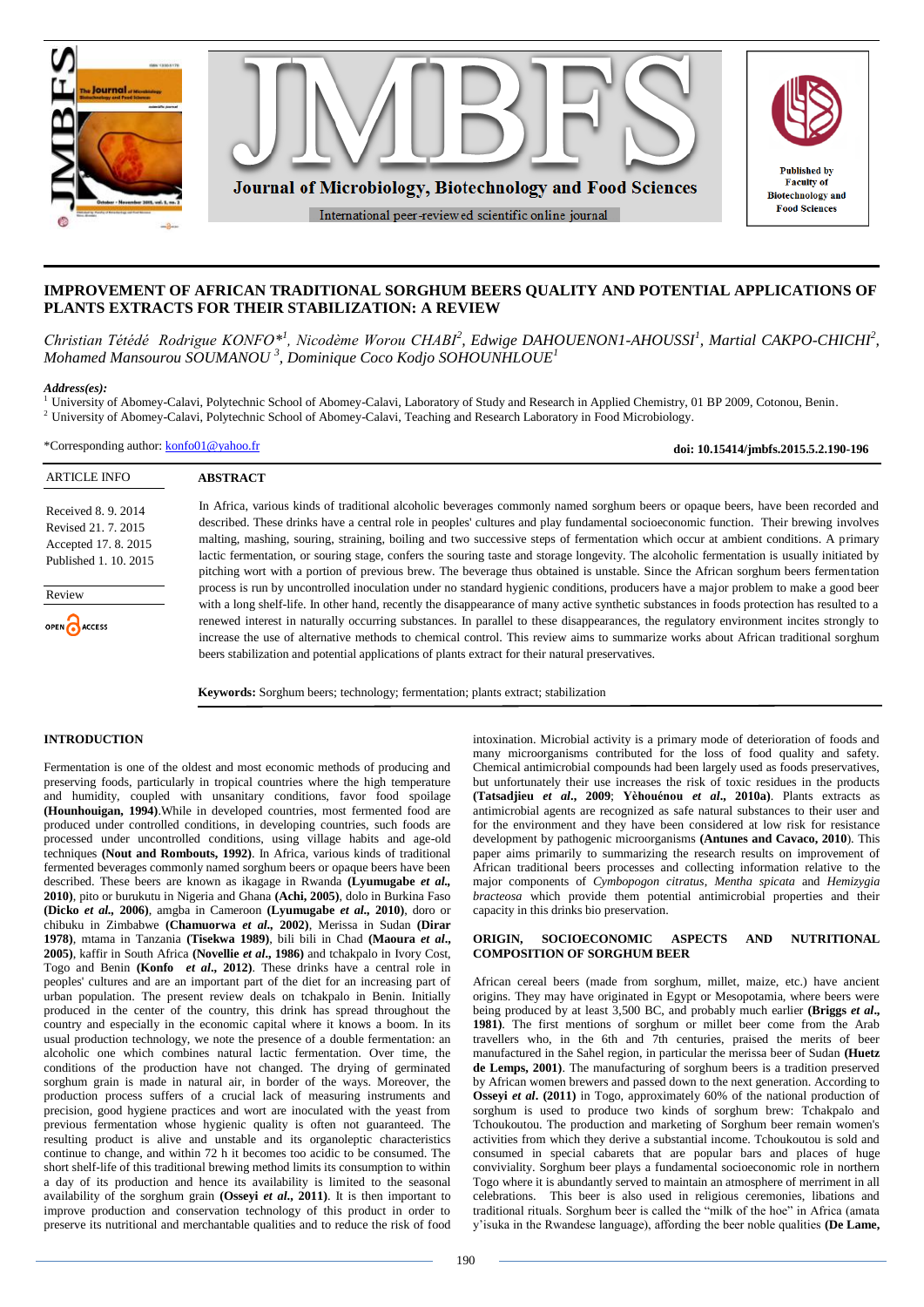**1995)**. Sorghum beer is an ancestral beverage widely used in various festivals and African ceremonies such as marriage, praying for rain, communication with ancestors, births, the handing-over of a dowry, circumcision, burial ceremonies, and the popular annual sorghum festival **(Kayodé** *et al***., 2007a; Lyumugabe** *et a***l., 2010)**. In Rwanda or Burundi, dowry handing-over ceremonies start initially with the consumption of traditional sorghum beer. The representatives of the two families greet each other around a clay jug (called an ikibindi) filled with sorghum beer because ikigage beer symbolizes the complementarily of the sexes **(De Lame, 1996)**. Traditional sorghum beer is also consumed after community work or meetings of mutual associations, in order to provide energy. There are mainly consumed by the poorest in society, and contributes significantly to the diet of millions of African people It is very rich in calories. It is also rich in the B-group vitamins including thiamine, folic acid, riboflavin, and nicotinic acid and is high in essential amino acids such as lysine. They contained mineral elements such as calcium, magnesium and iron that were essential for regulating and building the living cells and aid in fighting depression **(Kayodé** *et al.* **2007b)**.

#### **IMPROVEMENT OF THE MANUFACTURING PROCESSES OF AFRICAN TRADITIONAL SORGHUM**

Malting, mashing, boiling, souring, and fermentation, are the general steps of the beer brewing processes. Several studies have focused on these different stages particularly malting and fermentation.

## **MALTING OPTIMIZATION**

The sorghum malting process is split into three unit operations: steeping, germination, and drying **(Dewar** *et al* **1997; Taylor and Dewar 2000)**.

Steeping involves immersing the grain in water until it has imbibed sufficient water to initiate the metabolic processes of germination. The steeping period at a given time varies according to the sorghum cultivar. A variation in moisture content of 32.4 to 43.4% has been observed after steeping 26 sorghum cultivars

**Table 1**. Dried malts microbiological characteristics **(Ballogou** *et al***., 2011).**

for 24 h **(Kumar** *et al***., 1992)**. The effect of steeping conditions has been extensively investigated in an attempt to increase sorghum malt amylase activity. **Novellie, 1962** reported that steeping time had little effect on the final diastatic power of sorghum malt. A steeping regime, and in particular the use of air-rests and a final warm water (40  $^{\circ}$ C) steeping period has been shown to enhance sorghum malt quality, including β-amylase activity **(Ezeogu** *et al.,* **1995)**. A later study specifically confirmed the importance of the effect of air-rests on the level of sorghum malt β-amylase activity **(Okungbowa** *et al***., 2002)**. 0.1% of Ca(OH)2, KOH or NaOH) has been shown to significantly enhance the diastatic activity of sorghum malt especially β-amylase activity **(Okolo** *et al***., 1996; Okungbowa** *et al***., 2002)**.

Germination induces the synthesis of hydrolytic enzymes, e.g. starch degrading enzymes, and proteases. This operation is recommended between 25 and 30 °C for the development of optimum amylase and diastatic power in sorghum malt **(Novellie 1962; Okafor** *et al***., 1980)**. The reduction of phytic acid, some flavonoids and proanthocyanidins has been observed during germination **(Traoré**  *et al***., 2004)**. The increase of the availability of minerals (iron, zinc, etc.) and essential amino acids (principally Lys, Tyr and Met) upon germination has also been reported **(Anglani, 1998**).

While germination usually has positive aspects, it is important to note that it increases the content of nitrilosides (cyanogenic glycosides, e.g. dhurrin) of the grain **(Ahmed** *et al***., 1996; Traoré** *et al***., 2004)**. These compounds release cyanide (prussic acid) which may be removed either by heating the flour or removing shoots, roots and the germs, but removing the latter reduced the content in α-amylase **(Uvere** *et al***., 2000; Traoré** *et al***., 2004)**. Upon germination, the initially low content of vitamin C is strongly increased **(Taur** *et al***., 1984)**. According to **Ballogou** *et al***. (2011)**, the physico-chemical and sanitary qualities of malts could be improved by controlled drying in shell drier. Sun drying involved an exposure to microorganisms and the high final moisture content of the malt was not interesting for its conservation. The table 1 shows controlled drying effect on the quality of sorghum malts used for the chakpalo Production in Benin.

| Microorganism                                | Log (CFU/g)                       |                                     |                       |  |
|----------------------------------------------|-----------------------------------|-------------------------------------|-----------------------|--|
|                                              | Malt 1 (dried malt under the sun) | Malt 2 (dried malt using the drier) | <b>AFNOR Criteria</b> |  |
| <b>Total Mesophilic Aerobic Bacteria</b>     | $7.44 \pm 0.62$                   | $5.2 \pm 0.7$                       | 5.3                   |  |
| <b>Total Coliforms</b>                       | $6.3 \pm 0.35$                    | $3 \pm 0.42$                        | $\overline{2}$        |  |
| <b>Faecal Coliforms</b>                      | $4.3 \pm 0.7$                     | $\mathbf{0}$                        | ۰                     |  |
| Staphylococci                                | $3.9 \pm 0.14$                    | $1 \pm 0.09$                        | $\mathbf{0}$          |  |
| <b>Sulfito-reducers</b>                      | $2.32 \pm 0.12$                   | $2 \pm 0.25$                        | $\overline{2}$        |  |
| <b>Anaerobes</b><br><b>Yeasts and Moulds</b> | $7.3 \pm 0.42$                    | $3.69 \pm 0.26$                     | 3                     |  |

-- Absence of criterion.

#### **Brewing of sorghum beer (tchakpalo)**

The brewing of sorghum beer (tchakpalo) is done in several phases:

- Crushing, mashing and thinning 1: Malt is crushed and the coarse meal obtained is added a quantity of water and kneaded until a moderately thick paste. This paste is left in the sun for about seven hours before being diluted 'in water (2 to 3 liters of water for 1 kg of grain). The suspension thus obtained is homogenized and then allowed to stand at room temperature (28-29  $\degree$  C) for eight hours.
- Cooking 1: The mixture separates into two phases (1 decantate and decantation residue 1). The residue is collected and slurried in a large amount of water (3 liters per 1 kg of grain). The whole is boiled. During 150 minutes at 106  $\degree$  C.
- Cooking 2: The cooled mixture is separated into a supernatant liquid (decantate 2) and a solid deposit (settling residue 2). The latter is collected, slurried in water (1 to 2 liters. Per 1 kg of seeds) and cooked to a temperature of 95  $\degree$  C. This takes about 1H 45 minutes before cooling and filtration. The filtrate obtained is mixed with decantate 2 to obtain initial wort that is sterilized for 5 hours by boiling.  $\checkmark$

The diagram below shows the tchakpalo production technology.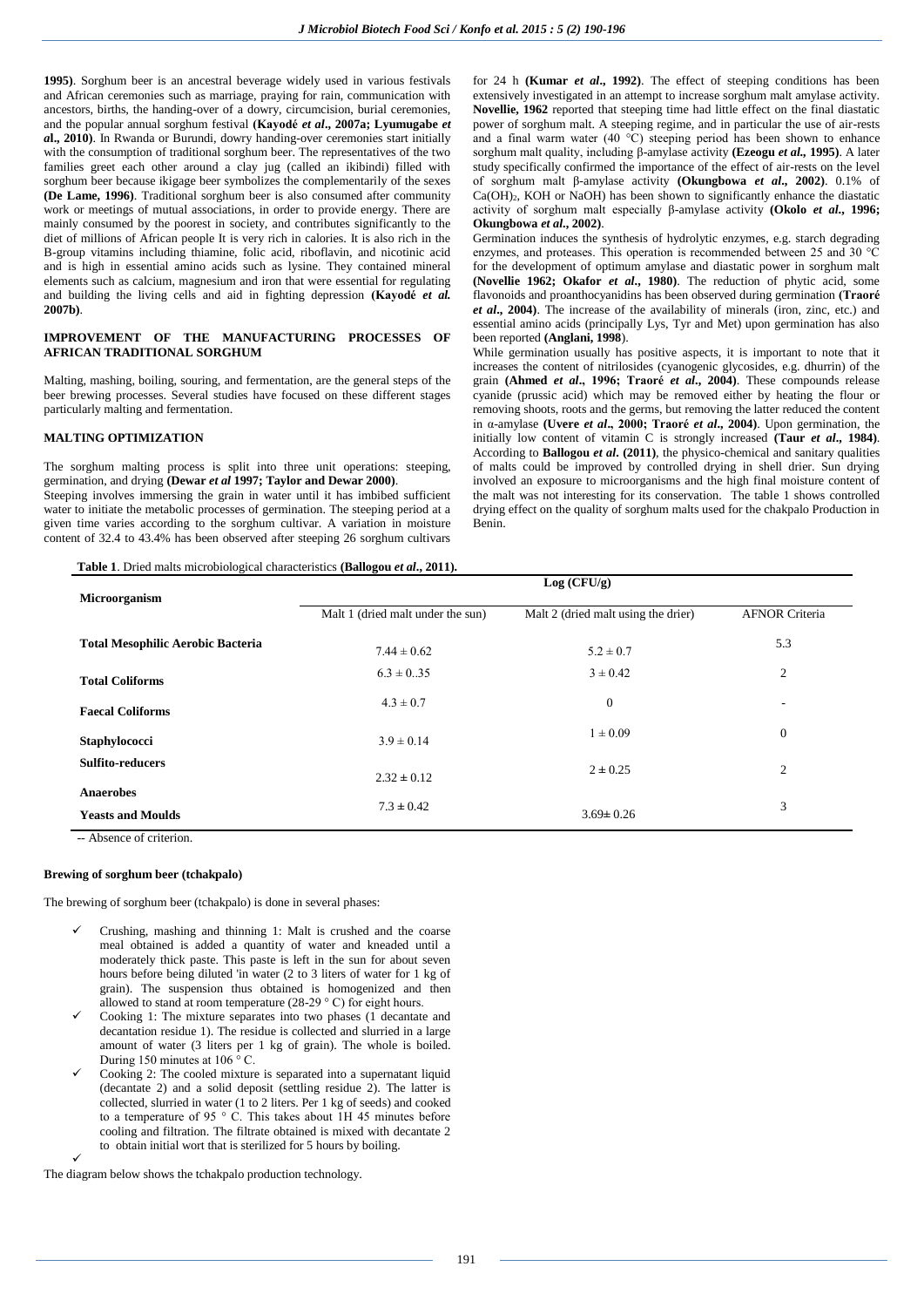

#### **Figure1** Manufacturing process of Tchakpalo **(Konfo** *et al* **2014)**

## **FERMENTATION AND IMPROVEMENT OF AFRICAN TRADITIONAL SORGHUM BEERS**

Characteristics of African traditional beers brewed with sorghum malt have been reviewed by **Lyumugabe** *et al***. (2012)**. Fermentation is the important step by which yeast converts the sugars in the wort into ethyl alcohol. African traditional leaven is a result of the spontaneous fermentation of sorghum malt wort **(Kayodé**  *et a***l., 2005; Lyumugabe** *et al***., 2010)**. Very varied yeasts and bacteria flora have been found in African sorghum beers, although *S. cerevisiae* and *Lactobacillus sp*. usually predominate **(Novellie, 1976; Maoura** *et al***., 2005; Kayodé** *et al***., 2007b; Lyumugabe** *et al***., 2010)**. Unlike European beer made with barley,

African sorghum beers are typical examples of lactic fermentation followed by alcoholic fermentation in which initially, lactic acid bacteria (LAB), and later yeasts, play the dominant role **(Novellie 1982; Holzapfel, 1997; Kayodé** *et al***., 2005; Maoura** *et al***., 2009)**. Due to their higher growth rate, bacteria typically dominate the early stages of fermentation. A symbiotic relationship could explain the simultaneous presence of yeasts and LAB. LAB creates an acid environment favorable to the proliferation of yeasts. These yeasts produce vitamins and increase other factors, such as amino acids, to aid the growth of LAB. Table 2 shows characteristics of some African traditional sorghum beers and improvement suggested stages for their production.

#### **SHELF LIFE OF TRADITIONAL SORGHUM BEERS**

Most traditional, African cereal-based fermented foods deteriorate rapidly and become unacceptable to consumers within one to four days of production. The deleterious changes are primarily due to the objectionable off-flavour or oversouring induced by continued microbial activities after production **(Kutyauripo**  *et al***., 2009).** Traditionally-made sorghum beers have a poor keeping quality. The limited shelf life (stability) of sorghum beers has been reported as the major problem confronting commercial brewers in Sudan **(Dirar 1978)**, in Tanzania **(Tisekwa, 1989)**, in Nigeria **(Sanni** *et al***., 1999)** in Rwanda **(Lyumugabe** *et al***., 2010)** and in Benin **(Konfo** *et al***., 2012)**. Sorghum beer is consumed while it is still fermenting. The wort from which beer is made is not heated – or otherwise treated prior to the addition of yeast, and the drink therefore always carries a residual microflora originating mainly from its ingredients. Microorganisms such as *Staphylococcus aureus, Esherichia coli, Bacillus subtilis, Streptococcus*  species*, Proteus* species*, Rhizopus stolonifer, Aspergillus flavus, Aspergillus niger, Saccharomyce cerevisiae* and *Mucor* species were also isolated from the samples. They explained that the presence of some these microorganisms in the samples may be attributed to poor handling during production. Some strains of E. coli can cause gastroenteritis and urinary tract infection as well as diarrhea in infant **(Kolawolé** *et al***., 2007)**. Sorghum beers spoil rapidly because they are actively fermenting when solid, with organisms in addition to yeasts flourishing in the rich medium. During fermentation, yeasts initially increase in number. Then in the later stage of logarithmic growth the production of ethanol starts and proceeds during the stationary phase. According to **Baba-Moussa** *et al***. (2012)** the manufacturing process of tchakpalo, the environment and the way of selling are responsible of tchakpalo contamination. These authors added that it might be important to confirm these results, by studying microbiological quality of raw materials used for its preparation before their utilization. It has been observed that during storage, very little or no increase in the number of contaminating organisms seems to occur. However, at the end of fermentation, the yeasts die, or else they undergo autolysis and their cell constituents are released into the beer. With little or no competition from yeasts for the readily available nutrients, contaminating microorganisms increase rapidly in number and their metabolites change the flavor of the beer. Because of the relatively high temperature of fermentation, these sequential events occur within a short time period. This period does not usually exceed more than 3 days in summer or 5 days in winter before this spoilage occurs. The metabolic activities of mesophilic lactic acid bacteria are primarily responsible for the spoilage. These bacteria, along with other undesirable bacteria (Acetobacter), produce acetic acid, volatile off-flavors, fruity odors, and pellicles which render the taste, odor and texture of the beer unacceptable to consumers **(Lyumugabe** *et al***., 2012)**. The flash-pasteurization method increases the shelf life of industrial European beers by destroying spoilage microbes. Unfortunately, this process is not applied in traditional sorghum beer-making. Early attempts at pasteurization failed because they led to an unacceptable increase in beer viscosity through further gelatinization of starch and elimination of amylolytic enzymes and also eliminated the beer's characteristic effervescence by killing the active yeasts **(Novellie** *et al***., 1986)**. On the other hand, pasteurization of beer results in the killing of a large proportion of yeast cells, thereby making the B-group vitamins they contain available to human consumers of beer **(Van Heerden, 1987)**. Post-fermentation pasteurization has enabled the shelf life of "tugela gold" sorghum beer to be extended to an extent comparable to that of European barley beers **(Haggblade** *et al***., 2004)**. The results obtained by **Dossou** *et al***. (2011)** shown that the tchakpalo fermented by commercial yeast and the traditional ferment and stabilized by pasteurization at 60 °C during one hour can be preserved during at least 30 days at ambient temperature. However, the rear slightly bitter taste appeared in the tchakpalo fermented by commercial yeast and disapproved by tasters should be eliminated before all tentative of the technology transfer in real environment. Recently, **Konfo** *et al***. (2012)** put in evidence the conservative power of essential oil (EO) of *Cymbopogon citratus* essential oil harvested for the preservation of the traditional beer tchakpalo, a local drink based on sorghum in Benin. **Konfo** *et al***. (2014)** have shown that the aqueous extract of *Hemizygia bracteosa* (Benth) contains chemical natural compounds that give it its antifungal properties. The addition of this powder during the mashing found that it has a beneficial effect on the physico-chemical and microbiological parameters and gives a slightly sweet drink less acidic, with a low degree of alcohol. The table 3, figures 1 and figure 2 show results of microbiological and physico-chemical changes in sorghum beer during storage.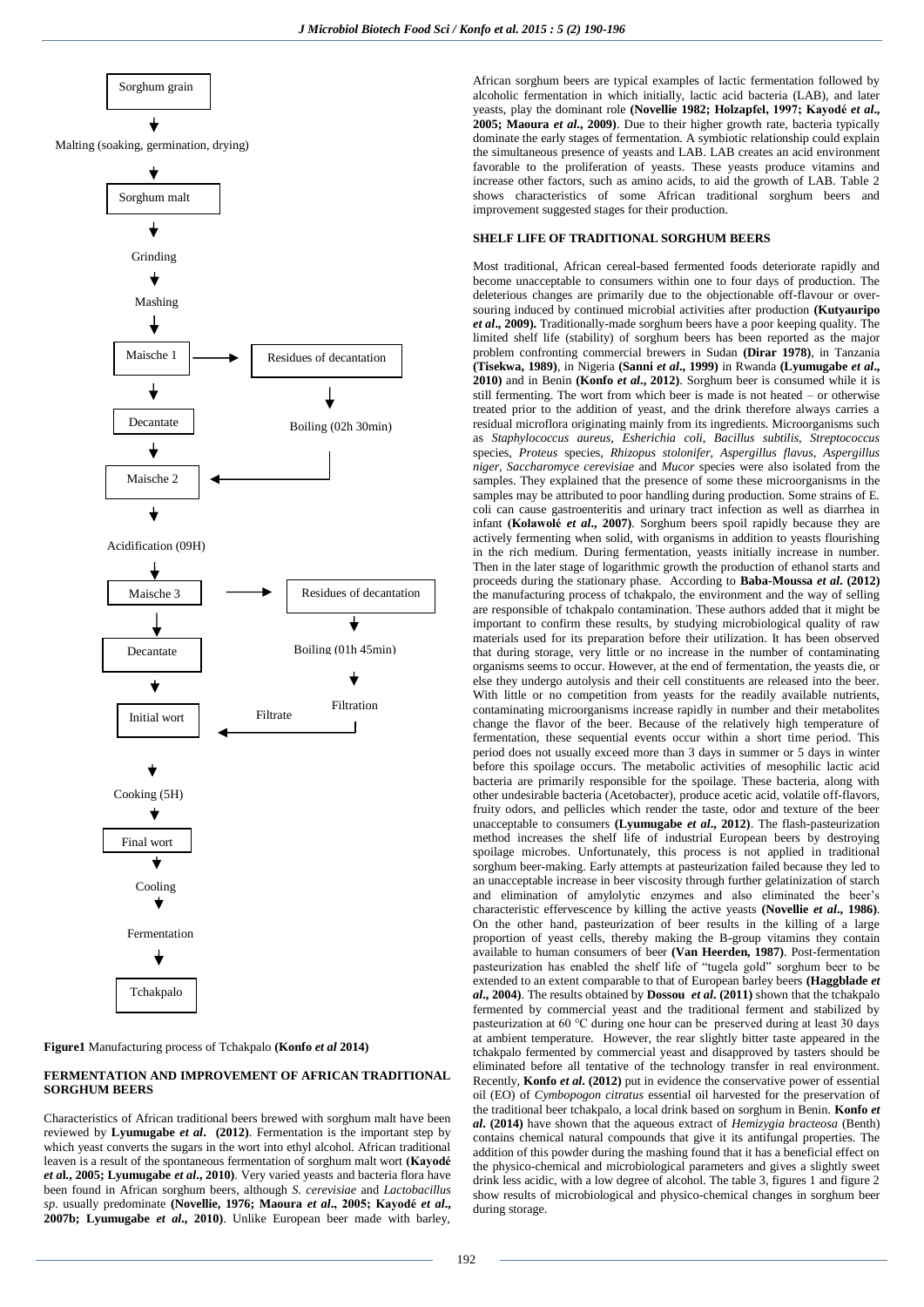## **Table 2** Characteristics of some African traditional sorghum beers

| Beer name (country)                      | <b>Raw materials</b>          | <b>Principal stages</b>                                                                      | <b>Improvement</b> suggested<br>stages                                                                                                                             | <b>References</b>                                                                 |
|------------------------------------------|-------------------------------|----------------------------------------------------------------------------------------------|--------------------------------------------------------------------------------------------------------------------------------------------------------------------|-----------------------------------------------------------------------------------|
| <b>Tchakpalo (Benin/Ivory</b><br>Cost)   | Sorghum grain<br>or/and maize | Malting, grinding, mashing, brewing, acidification,<br>fermentation                          | -adjunction of Cymbopogon<br>citratus essential oil<br>-filtration<br>-pasteurization $(60^{\circ}C/lh)$<br>-use of starter culture of<br>Saccharomyces cerevisiae | Konfo et al., 2012<br>Aka et al., 2008<br>Dossou et al., 2011                     |
| <b>Tchoukoutou (Benin and</b><br>Togo)   | Sorghum<br>grain              | Malting, grinding, mashing, brewing, acidification,<br>fermentation                          | stabilisation using<br>use of rustic Wine-Making<br>Method                                                                                                         | Ossevi et al., 2011                                                               |
| Bili bili (Chad)                         | Sorghum grain                 | Malting, grinding, brewing, acidification,<br>fermentation                                   | use of starter culure of<br>Saccharomyces cerevisiae                                                                                                               | Maoura et al., 2005                                                               |
| Pito (Ghana)                             | Sorghum grain                 | Malting, grinding, mashing, brewing, lactic<br>fermentation, alcoholic, fermentation         | adjunction aqueous extract of<br>yolga (Grewia bicolor, Juss)                                                                                                      | Van der Aa Kühle et<br>al., 2001<br>Sawadogo-Lingan et<br>al., 2007<br>Achi, 2005 |
| <b>Burukutu /Pito</b><br>(Ghana/Nigeria) | Sorghum grain                 | Malting, grinding, mashing (adjunction of gari),<br>brewing, acidification, fermentation     | use of starter culure                                                                                                                                              | Mbajiuka et al., 2010<br>Orji et al., 2003                                        |
| Dolo (Burkina faso)                      | Sorghum grain                 | Malting, grinding, mashing, brewing, fermentation                                            | adjunction of Hibiscus<br>esculenta<br>juice                                                                                                                       | Traoré et al., 2004                                                               |
| Doro Chibuzu<br>(Zimbabwe)               | Sorghum grain                 | Malting, milling, mashing, brewing, lactic<br>fermentation, cooling, alcoholic, fermentation | - use of starter culure of<br>Saccharomyces cerevisiae<br>- removing the second<br>conversion of malt                                                              | Chamunorwa et al.,<br>2002<br>Kutyauripo et al.,<br>2009                          |
| Amgba (Cameroon)                         | Sorghum grain                 | Malting, grinding, brewing, fermentation                                                     | Adjunction of Triumfetta sp sap<br>essential oil<br>Hopping with Vernonia                                                                                          | <b>Chevassus-Agnes et</b><br>al., 1979                                            |
| Safari (Cameroon)                        | Sorghum grain                 | Malting, brewing, fermentation                                                               | amygdalina and Nauclea<br>diderrichii                                                                                                                              | Desobgo et al., 2013                                                              |
| <b>Ikagage</b>                           | Sorghum grain                 | Malting, grinding, mashing, brewing, fermentation                                            | Adjunction of Vernonia<br>amygdalina sheets                                                                                                                        | Lyumugabe et al.,<br>2013                                                         |

# **Table 3**. Tchakpalo microbiological characteristics during storage **(Konfo, 2012)**

| Microorganisms<br>Localities | <b>Total Mesophilic</b><br>Aerobic<br>Bacteria (CFU/ml) |                | Yeasts (UFC/ml)    | Moulds (CFU/ml)     |  |
|------------------------------|---------------------------------------------------------|----------------|--------------------|---------------------|--|
| Glazoue (center of Benin)    | D1                                                      | 56 $10^2$      | 2.210 <sup>2</sup> | 80                  |  |
|                              | D <sub>5</sub>                                          | $510^7$        | $610^{6}$          | 1.2 10 <sup>2</sup> |  |
|                              | D10                                                     | $8\ 10^{12}$   | $910^{11}$         | 1.910 <sup>4</sup>  |  |
|                              | D <sub>1</sub>                                          | $84 \; 10^2$   | 4.1 $10^2$         | $\leq 1$            |  |
| Dassa (center of Benin)      | D <sub>5</sub>                                          | $810^{7}$      | $7.10^{7}$         | 02                  |  |
|                              | D10                                                     | $2.22~10^{13}$ | $1.20 10^{12}$     | 06                  |  |
|                              | D <sub>1</sub>                                          | $17.2~10^2$    | $32 \ 10^2$        | < 1                 |  |
| Cotonou (South of Benin)     | D <sub>5</sub>                                          | $2.510^{7}$    | $510^6$            | 01                  |  |
|                              | D10                                                     | 5.8 $10^{12}$  | $3.210^{11}$       | 04                  |  |
| (WHO) Criteria               |                                                         | $\leq 10^6$    | $\leq 10^4$        | $\leq 10^4$         |  |

D- Day



#### Time (hours)

**Figure 2** Changes in total dissolved solids and alcohol concentration during fermentation of Chibuku beers. –Δ– alcohol control, - -Δ- - alcohol variant, –♦– dissolved solids control, - -♦- - dissolved solids variant.



**Figure 3** Changes in pH and total acids during fermentation of Chibuku beers. – ♦– pH control, - -♦- - pH variant, –Δ– total acids control, - -Δ- - total acids variant.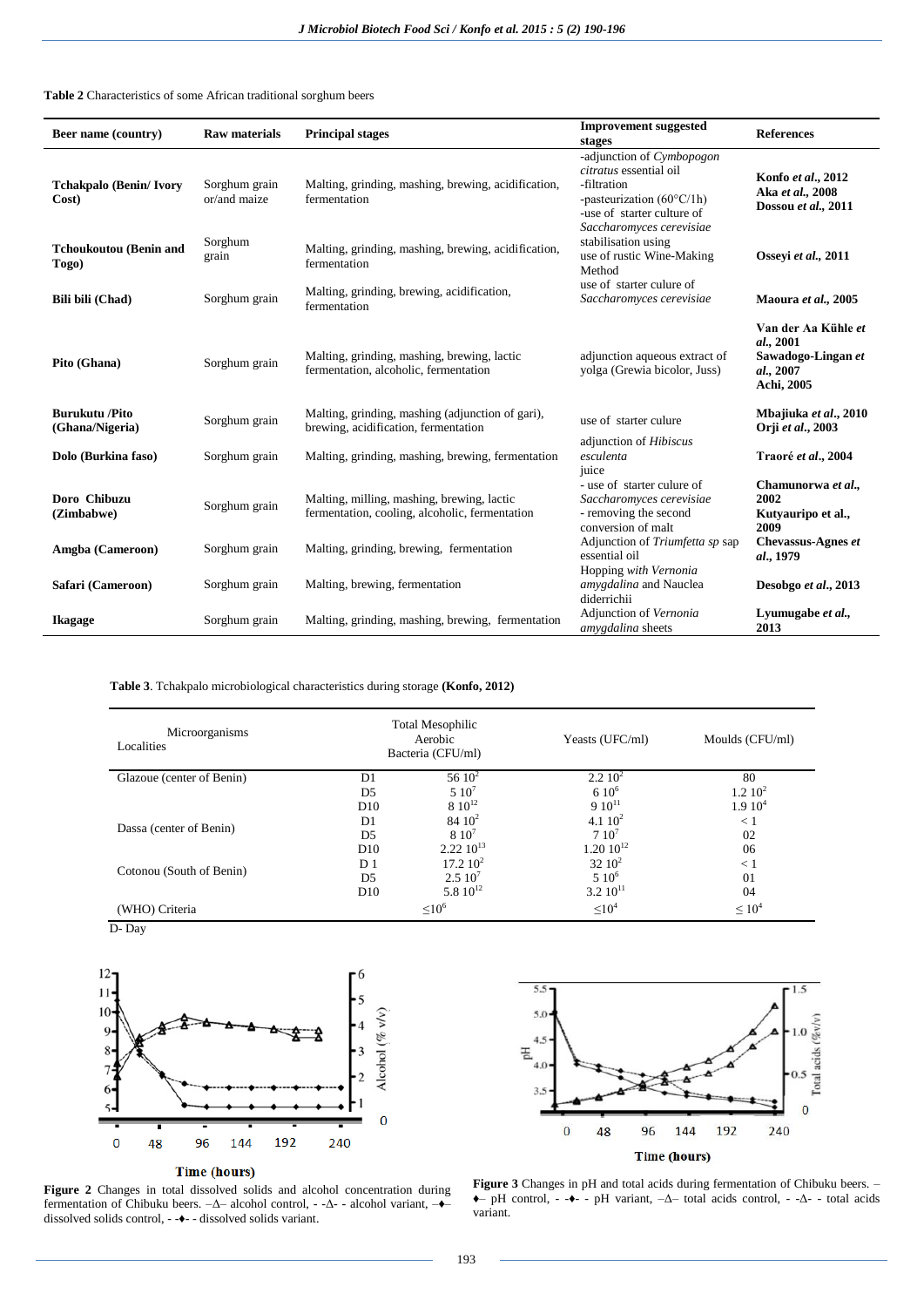## **POTENTIAL APPLICATIONS OF PLANTS EXTRACTS AS NATURAL SORGHUM BEERS PRESERVATIVES.**

## **ESSENTIAL OILS EXTRACTION AND CHEMICAL ANALYSIS**

EOs are products, generally, of rather complex composition comprising the volatile principles contained in the plants, and more or less modified during the preparation process. They are essentially obtained by hydrodistillation where the plant material is heated in two to three times its weight of water with indirect steam from outside the still. Chemical analysis of EOs is generally using GC (quantitative analysis) and GC/MS (qualitative analysis). Identification of the main components is carried out by the comparison of both the GC retention times and MS data against those of the reference standards (with known source) **(Sessou** *et al.,* **2012).**

#### **MECHANISM OF ANTIMICROBIAL ACTION OF EXTRACTS**

### **ANTIFUNGAL ACTION**

Antifungal agents such as essential oils kill the fungal cell via binding primarily to ergosterol, the major sterol found in fungal cellular membrane. This binding destroys the osmotic integrity of the membrane, and this is followed by leakage of intracellular potassium, magnesium, sugars, and metabolites and finally by cellular death. Lipid characteristics of essential oils act via the same mechanism. It has been suggested that oxidative damage due to essential oil may also contribute to its antifungal activity against Candida **(Murray** *et al***., 2003)**.

# **ANTIBACTERIAL ACTION**

The mechanisms of plants extracts compounds action and their effects on cellular membrane and cell wall are known. Their influence on the cell permeability, interfering on the membranous and cytoplasmic functions (electron flow, nucleic acids synthesis, protein synthesis coagulation of cell contents activity on proton motive force and on ATP production) could be at the origin of this antimicrobial character **(Yehouenou** *et al***., 2010b)**.

#### **ANTIMICROBIAL ACTIVITY OF PLANTS EXTRACTS IN FOODSYSTEMS.**

Spices and herbs can be used as an alternative preservative and pathogen-control method in food materials. Indeed, according to studies of **Burt (2004)**, **Dahouenon-Ahoussi** *et al***. (2010)**, EO of *Mentha piperita* had been recognized as bio preservatives for Africa drink low-fat yoghurt (dairy products), fish dishes and vegetables. The same report was for essential oils of clove and cinnamon on vegetable and dairy products. The main active essential oil was clove oil **(Burt, 2004)**. According to **Ranasinghe** *et al***. (2002)**, cinnamon and clove EOs could be used as antifungal agents to manage post fungal diseases of banana. *Xylopia aethiopica* fruit had a great potential to control *Sitophilus zeamais*, and therefore it could be used in the protection of maize grain from storage pest. Pesticidal properties of *Xylopia aethiopica* seem to be related to β-pinene and terpinene-4 ol concentrations **(Kouninki** *et al***., 2007)**. Lemongrass essential oil had potential to preserve food such as rice, vegetable **(Burt 2004).**

| <b>Table 5</b> Major components, susceptible microorganisms and food preserved of selective essential oils. |  |  |  |
|-------------------------------------------------------------------------------------------------------------|--|--|--|
|                                                                                                             |  |  |  |

| <b>Plants</b>                 | <b>Countries</b> | Major<br>components                                                  | <b>EO</b> active agains                                                                                                                                                   | <b>Potential</b><br>biopreservative<br>of | <b>References</b>                                                                                      |
|-------------------------------|------------------|----------------------------------------------------------------------|---------------------------------------------------------------------------------------------------------------------------------------------------------------------------|-------------------------------------------|--------------------------------------------------------------------------------------------------------|
|                               | Benin            | Myrcene $(10.4)$<br>Neral $(33,0)$<br>Geranial (41.3)                | Escherichia coli ATCC<br>25922<br>Staphylococcus aureus ATCC<br>25923<br>Aspergillus niger<br>Fusarium oxysporum<br>Penicillium camembertii                               | Tchakpalo                                 | Konfo et al., (2012)                                                                                   |
| Cymbopogon<br><i>citratus</i> | Togo             | Neral (31.36%)<br>Geranial (43.15)<br>Myrcene<br>$(10.65\%)$         | Candida albicans<br>Cryptococcus neoformans<br>Malassezia pachydermatis<br>Aspergillus fumigatus<br>Pseudomonas aeruginosa V5667<br>Staphylococcus intermedius<br>IP81.60 |                                           | Koba et al., (2003)                                                                                    |
|                               | Cameroon         | $E-$<br>Citral/Geranial<br>(37.7)<br>Z-Citral/Neral<br>$(21.2 - 80)$ | Penicillium expansum, P.<br>verrucosum, A. ochraceus, A.<br>flavus, L. monocytogenes,<br>Salmonella                                                                       | fruits and<br>vegetables, rice            | Burt, (2004); Nguefack et al.<br>$(2009)$ ; Nguefack et al.,<br>$(2004)$ , Nguefack et al.,<br>(2012). |
|                               | India            |                                                                      | Aspergillus fumigatus; A. niger                                                                                                                                           |                                           | Bansod and Rai, (2008)                                                                                 |
| Mentha spica                  | India            |                                                                      | Aspergillus fumigatus; A. niger                                                                                                                                           |                                           | Bansod and Rai, (2008)                                                                                 |
|                               | Serbia           | Carvone $(49.5)$<br>Menthone (21.9)                                  | Aspergillus niger, Aspergillus<br>ochraceus, Aspergillus flavus,<br>Fusarium tricinctum, Penicillium<br>funiculosum                                                       |                                           | Sokovic et al., (2009)                                                                                 |
| Hemizygia<br><b>bracteosa</b> | Bénin            | Tanins<br>Tanins<br>cathéchiques<br>Flavonoïdes<br>Anthocyanes       | Penicillium citrinum; Penicillium<br>italicum,; Aspergillus oryzae                                                                                                        | tchakpalo                                 | Konfo et al., (2014)                                                                                   |

## **FUTURE PERSPECTIVES**

To improve and control the production process and particularly the step of fermentation, the starter cultures are increasingly used. However, most of these starter cultures were introduced during the fermentation in the form of fresh microbial suspensions difficult to maintain over extended periods. To solve this problem, the use of dried starter cultures (lyophilization, spray drying, fluid bed drying), active and stable during storage, could be a viable and sustainable solution **(Coulibaly** *et al***., 2014)**. The use of plants extracts coupled by pasteurization could however constituted an effective alternative to the synthesis antifungal chemical compounds that are sometimes harmful to consumers' health and the environment. The most interesting area of application for extracts is the inhibition of growth and reduction in numbers of the more serious food borne pathogens such as fungi and bacteria strains (*Salmonella* spp, *E. coli* O157:H7 and *L. monocytogenes*). However, international standardization of the composition of commercially available extracts would be essential for reliable applications **(Carson and Riley, 2001)**. Interactions between extracts and their components and other food ingredients and food additives need to be investigated. Clove and oregano oils can acquire a dark pigmentation when in contact with iron **(Bauer** *et al.***, 2001)**; this may impose limitations on their application. Synergistic effects could be exploited so as to maximize the antimicrobial activities. The stability of extracts during food processing will also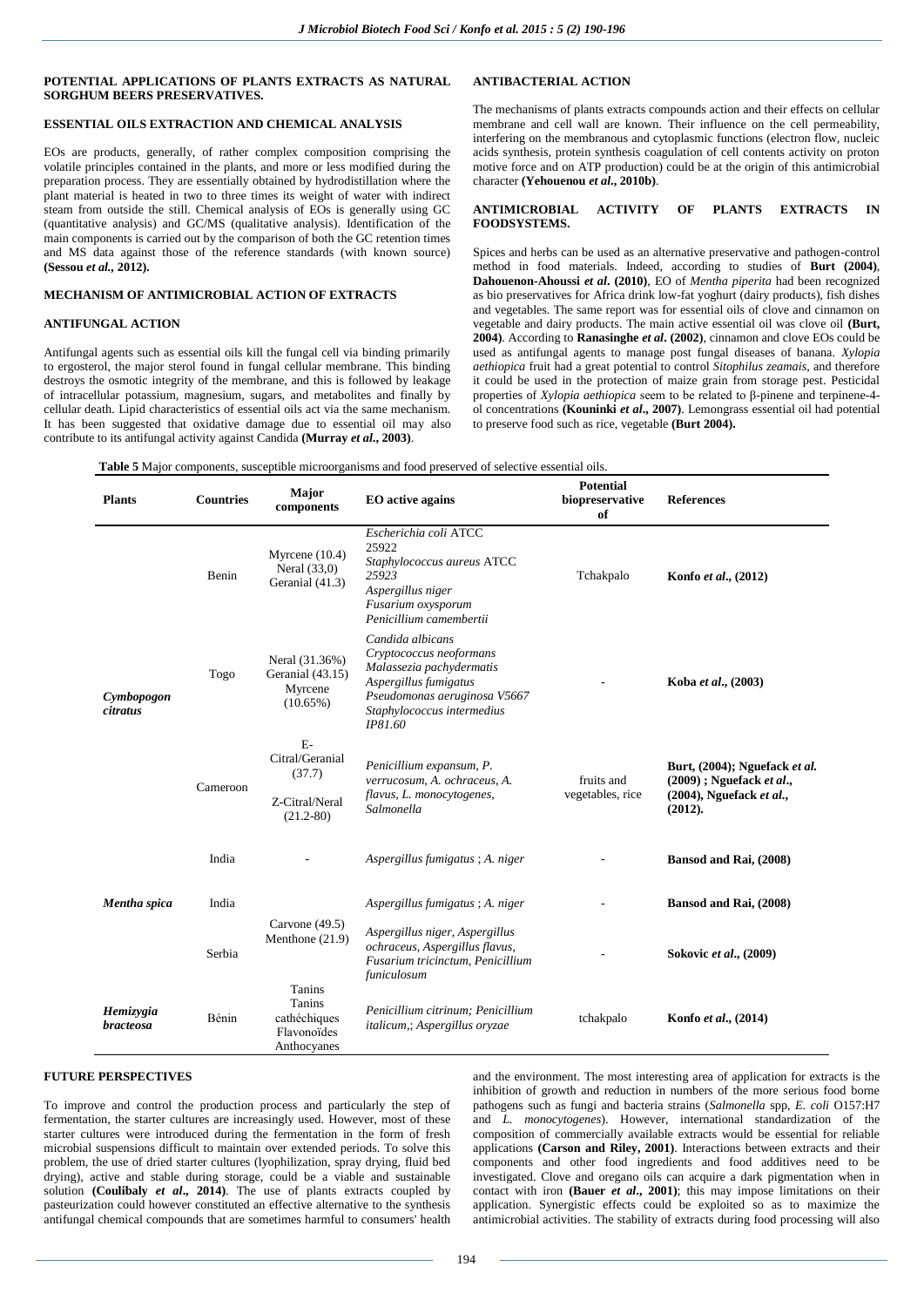need to be studied. The heat stability of cinnamaldehyde has been investigated; it was found to decompose to benzaldehyde at temperatures approaching 60 °C when heated alone. When combined with eugenol or cinnamon leaf oil, however, cinnamaldehyde was stable even after 30 min at 200°C **(Friedman** *et al***., 2000).**

#### **CONCLUSION**

Traditional sorghum beers have a socio-cultural and nutritional value in Africa. The presence of unspecified microorganisms from traditional leaven complicates the control of the fermentation process and yields products of variable quality. The use of starter cultures seems to be a good method to reduce organoleptic variations and to reduce the risk of contamination with pathogenic organisms. This approach would also increase the chances of preserving of traditional sorghum beer, giving it a longer shelf life. The pasteurization of sorghum beer appears most promising for resolving the brewer's perennial principal problem of a shorter shelf life. This operation coupled to the application of plants extracts could be a potential alternative to synthetic preservatives for reasons that they have large spectrum activity against Gram negative bacteria, Gram positive bacteria and fungi which are known to be the main factor of beverages deterioration. Thus there is hope that the current work can quickly lead to practical applications that will open new opportunities for the sector of aromatic herbs and spices, while ensuring drinks conservation in respect of the environment.

## **REFERENCES**

ACHI, O K. 2005. The potential for upgrading traditional fermented foods through biotechnology. *African Journal of Biotechnology*, 4, 375-380.

AHMED, S.B., MAHGOUB S.A., BABIKER BE. 1996. Changes in tannin and cyanide contents and diastic activity during germination and the effect of traditional processing on cyanide content of sorghum cultivar. *Food Chemistry*. 56, 159-162[. http://dx.doi.org/10.1016/0308-8146\(95\)00157-3](http://dx.doi.org/10.1016/0308-8146(95)00157-3)

AKA, S., N'GUESSAN, K., YAO, K.C., DJE, K. 2008. Variabilité des propriétés physico-chimiques et dénombrement de la flore fermentaire du tchapalo, une bière traditionnelle de sorgho en Côte d'Ivoire, *Afrique Science*, 4, 1-11.

ANGLANI, C. 1998. Sorghum for human food: a review. Plant Foods for Human Nutrition, 52(1), 85-89.

ANTUNES, M.D.C., CAVACO, A.M. 2010. The use of essential oils for postharvest decay control. A review. *Flavour and Fragrance Journal*, 25, 351- 366. <http://dx.doi.org/10.1002/ffj.1986>

BABA-MOUSSA, F., BANKOLE, S.H., ADEOTI, K., AHOUANDJNOU, H., GBENOU, J., TOUKOUROU, F., SEZAN, A., KOTCHONI, O. S., BABA-MOUSSA, L. 2012. Study of microbiological quality of the fermented drink "Tchakpalo" consumed in Benin roads. *International Research Journal of Microbiology*, 3, 147-152.

BALLOGOU, V.Y., DOSSOU, J., DE SOUZA, C. A. 2011. Controlled Drying Effect on the Quality of Sorghum Malts Used for the Chakpalo Production in Benin. *Food and Nutrition Sciences*, 2, 156-161. <http://dx.doi.org/10.4236/fns.2011.22022>

BANSOD, S., RAI, M.. 2008. Antifungal Activity of Essential Oils from Indian Medicinal Plants against Human Pathogenic Aspergillus fumigatus and *A. niger*. *World Journal of Medical Sciences* 3, 81-88.

BAUER, K., GARBE, D., SURBURG, H. 2001. Common Fragrance and Flavor Materials: Preparation, Properties and Uses. 3rd edit. Wiley-VCH, Weinheim, 290p. ISBN 9783527612376

BRIGGS, D.E., HOUGH, J.S., STEVENS, R.., YOUNG, T.W. 1981. Malting and brewing science. Vol 1. London: Chapman & Hall. Springer Science & Business Media. 914p. ISBN 9780412165801

BURT, S. 2004. Essential oils: Their antibacterial properties and potential applications in foods-a review. *International Journal of Food Microbiology* 94, 223-253[. http://dx.doi.org/doi:10.1016/j.ijfoodmicro.2004.03.022](http://dx.doi.org/doi:10.1016/j.ijfoodmicro.2004.03.022)

CARSON, C.F., RILEY, T.V. 2001. Safety, efficacy and provenance of tea tree (*Melaleuca alternifolia*) oil. *Contact Dermatitis*, 45, 65- 67. <http://dx.doi.org/10.1034/j.1600-0536.2001.045002065.x>

CHAMUNORWA, A.T., FERESU, S.B., MUTUKUMIRA, A.N. 2002. Identification of lactic acid bacteria isolated from opaque beer (Chibuku) for potential use as a starter culture. *The Journal of Food Technology in Africa* 7, 93- 97[. http://dx.doi.org/10.4314/jfta.v7i3.19239](http://dx.doi.org/10.4314/jfta.v7i3.19239)

CHEVASSUS-AGNES, S., FAVIER ,J.C., JOSEPH, A. 1979. Traditional technology and nutritive value of Cameroon sorghum beers. *Cah. Onarest* , 83- 112.

COULIBALY, W.H., N'GUESSAN, K.F., COULIBALY, I., DJE K.M., THONART, P. 2014. Les levures et les bactéries lactiques impliquées dans les bières traditionnelles à base de sorgho produites en Afrique subsaharienne (synthèse bibliographique). *Biotechnol. Agron. Soc. Environ*. 18, 209-219.

DAHOUENON-AHOUSSI, E., SESSOU, P., WOTTO, D.V., YEHOUENOU, B., KINSOUDE, E., KPATINVOH, B., SOUMANOU, M., SOHOUNHLOUE, D. 2010. Mise au point d'une technologie de production d'une boisson locale Africa drink à base d'huiles essentielles de menthes verte et poivrée. *Bulletin d'Information de la Société Ouest Africaine de Chimie* 7, 39-53.

DE LAME, D. 1995. La bière en bouteille et le lait de la houe, parabole d'une colline rwandaise. In : DEVISCH, R., DE BOECK, F. & JONCKERS, D., eds. Alimentations, traditions et développements en Afrique intertropicale. Paris : L'Harmattan, 116-153.

DE LAME, D. 1996. Une colline entre mille ou le calme avant la tempête: transformations et blocages du Rwanda rural. Annales sciences humaines, Vol 154. Tervuren, Belgique : Musée Royal de l'Afrique Centrale. Ed Koninklijk Museum voor Midden-Afrika. 358p.

DESOBGO, Z.S.C., NAPONNI, F. Y., NSO, J. E. 2013. Caractérisation des moûts et bières du sorgho Safrari houblonnés avec Vernonia amygdalina et Nauclea diderrichii. *International Journal of Innovation and Applied Studies*. 2, 83-91.

DEWAR, J., TAYLOR, J.R.N., OROVAN, E. 1997. Effect of alkaline steeping on water uptake and malt quality in sorghum. *Journal of the Institute of Brewing*, 103, 283-285. <http://dx.doi.org/10.1002/j.2050-0416.1997.tb00957.x>

DICKO, M.H., GRUPPEN, H, TRAORE, A.S., VORAGEN, A.G.J., VAN BERKEL, W.J.H. 2006. Sorghum grain as human food in Africa: relevance of content of starch and amylase activities. *African Journal of Biotechnology*, 5, 384-395.

DIRAR, H.A. 1978. A microbiological study of Sudanese merissa brewing. *Journal of Food Science* 43, 163-168. [http://dx.doi.org/10.1111/j.1365-](http://dx.doi.org/10.1111/j.1365-2621.1978.tb07388.x) [2621.1978.tb07388.x](http://dx.doi.org/10.1111/j.1365-2621.1978.tb07388.x)

DOSSOU, J., BALLOGOU. V., DE SOUZA, C., 2011. Etude comparative de la dynamique microbienne et la qualité du chakpalo fermente à la levure commerciale (saccharomyces cerevisiae) et au ferment traditionnel et stabilise par pasteurisation. *Journal de la Recherche Scientifique de l'Université de Lomé (Togo) Série*, A 13,39-51.

EZEOGU, L.I, OKOLO, B.N. 1995. Effects of air rest periods on malting sorghum response to final warm water steep. *Journal of the Institute of Brewing*, 101, 39-45. <http://dx.doi.org/10.1002/j.2050-0416.1995.tb00848.x>

FRIEDMAN, M., KOZUEKUE, N., HARDEN, L.A. 2000. Cinnamaldehyde content in foods determined by gas chromatography-mass spectrometry. *Journal of Agricultural and Food Chemistry*, 48, 5702-5709. <http://dx.doi.org/10.1021/jf000585g>

HAGGBLADE, S., HOLZAPFEL, H. 2004. Industrialization of Africa's indigenous beer brewing. In: Streinrous K.H. Industrialization of indigenous fermented foods. 2nd ed. New York, USA: CRC Press. 600p. ISBN 9780824750947.

HOLZAPFEL, W. 1997. Use of starter cultures in fermentation on a household scale. *Food Control*, 8, 241-258. [http://dx.doi.org/10.1016/S0956-](http://dx.doi.org/10.1016/S0956-7135(97)00017-0) [7135\(97\)00017-0](http://dx.doi.org/10.1016/S0956-7135(97)00017-0)

HOUNHOUIGAN, D.J. 1994. Fermentation of maise (Zean mays L.) meal for mawè production in Benin. Thesis Wageningen, ISBN 90-5485-207-0.

HUETZ DE LEMPS, A. 2001. Boissons et civilisations en Afrique. Pessac, France : Presses universitaires de Bordeaux. (Coll. « Grappes & Millésimes »), 658 p. ISBN 2-86781-181-8.

KAYODE, A.P.P., AEGBIDI, A., LINNEMENN, A.R., NOUT, M.J.R, HOUNHOUIGAN, J.D. 2005. Quality of farmer's varieties of sorghum and derived foods as perceived by consumers in Benin. *Ecology of food and nutrition*, 44, 271-294[. http://dx.doi.org/10.1080/03670240500187302](http://dx.doi.org/10.1080/03670240500187302)

KAYODE, A.P.P., HOUNHOUIGANA, J.D., NOUT, M.J.R. 2007a. Impact of brewing process operations on phyta, phenolic compounds and in vitro solubility of iron and zinc in opaque sorghum beer. *LWT - Food Science and Technology* 40, 834-841[. http://dx.doi.org/10.1016/j.lwt.2006.04.001](http://dx.doi.org/10.1016/j.lwt.2006.04.001)

KAYODE, A.P.P., HOUNHOUIGANA, J.D., NOUT, M.J.R., NIEHOF, A. 2007b. Household production of sorghum beer in Benin: technological and socioeconomic aspects. *The Journal of Food Technology in Africa* 31, 258-264. <http://dx.doi.org/10.1111/j.1470-6431.2006.00546.x>

KOBA, K.S., RAYNAUD, C., MANDIN, D, MILLET, J., CHAUMONT, J.P. 2003. Activité antimicrobienne des huiles essentielles de *Cymbopogon citratus* L. (DC) Stapf., *C. nardus L. Rendle* et *C. schoenanthus* L. Spreng, *Journal de Mycologie Médicale* 13, 231-238.

KOLAWOLE, O. M., KAYODE, R. M .O., AKINDUYO, B. 2007. Proximate and microbial analyses of burukutu and pito produced in Ilorin, Nigeria. *African Journal of. Biotechnology*, 5, 587-590.

KONFO, C T. R., CHABI, N W., AGBADJIZO, J., DAHOUENON-AHOUSSI, E., SOUMANOU, M. M., SOHOUNHLOUE, C.K.D. 2014. Influence de la feuille de *Hemizygia bracteosa* (Benth) sur la qualité de la bière du sorgho « tchakpalo » produite au Bénin. *International Journal of Innovation and Applied Studies*, 7, 2. 453-463

KONFO, C. 2012. Stabilisation de la boisson locale «Tchakpalo» par adjonction d'Huiles essentielles extraites des feuilles de *Cymbopogon citratus, de Crassocephalum rubens et de Lippia multiflora*. Thèse de DEA en Biologie de développement. Université de Lomé, Togo 100p.

KONFO, C., DAHOUENON-AHOUSSI E., SESSOU, P., YEHOUENOU, B., DJENONTIN S., DE SOUZA, C., SOHOUNHLOUE, D. 2012. Stabilization of local drink "Tchakpalo" produced in Benin by addition of essential oil extracted from fresh leaves of *Cymbopogoncitratus*. *International Research Journal of Biological Sciences* 1, 40-49.